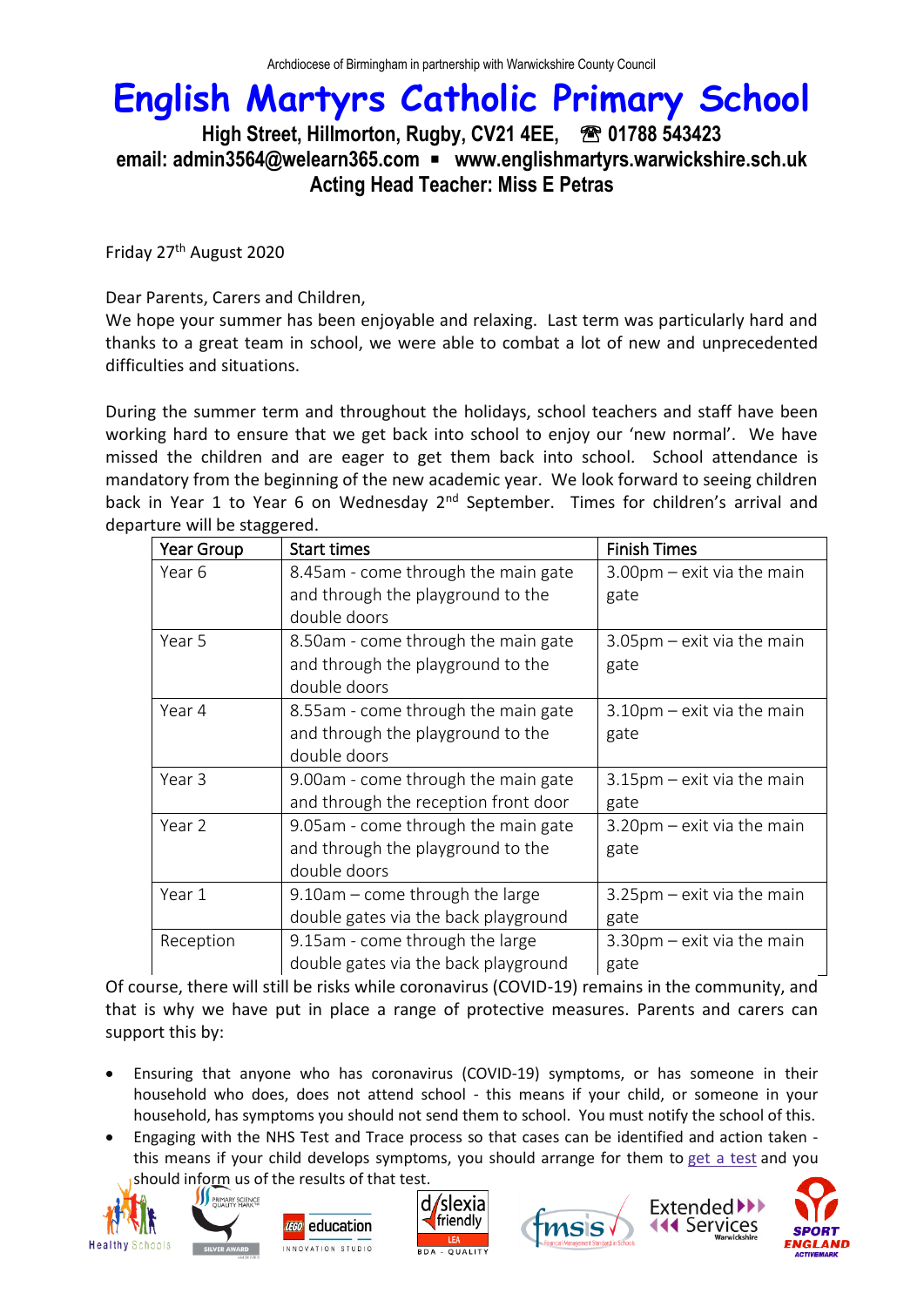### **High Street, Hillmorton, Rugby, CV21 4EE, 01788 543423 email: admin3564@welearn365.com** ▪ **www.englishmartyrs.warwickshire.sch.uk Acting Head Teacher: Miss E Petras**

### **We will:**

- Ensure everyone cleans their hands more often than usual and at key times this will be done with soap and running water or hand sanitiser.
- Ensure good respiratory hygiene, by promoting the 'catch it, bin it, kill it' approach.
- Have enhanced cleaning, including cleaning frequently touched surfaces more often. Toilets will be cleaned regularly.
- Minimise contact and maintain social distance, as far as possible it will involve asking children to stay within class groups.
- Alert you when your child may be asked to self-isolate for 14 days (based on advice from local health protection teams) if they have been in close, face-to-face contact with someone who has tested positive for the virus

### **Arriving and leaving school**

- You are encouraged to avoid public transport, particularly at peak times, and to walk or cycle to school if you can. Where you need to use public transport to get to school, the safer [travel](https://www.gov.uk/guidance/coronavirus-covid-19-safer-travel-guidance-for-passengers) guidance for [passengers](https://www.gov.uk/guidance/coronavirus-covid-19-safer-travel-guidance-for-passengers) will apply.
- One parent should drop off and pick up their child(ren) and wait outside the school gates following social distancing guidance at all times. It is really important that children are dropped off and picked up on time.
- There is no parking on the school drive.
- Children will, say goodbye to their parents outside the gates and keep socially distanced. At the end of the day children will leave via the main gates at the times specified above.
- Please avoid gathering at the school gates but stand where your children can see you.
- Please contact the office using either email or telephone.

### **Our arrangements until further notice are:**

### **The School Day**

- We will continue to provide an inspiring and ambitious curriculum. There will be a time of adjustment so that everyone settles into school and is able to respond to the requirements that come with that. Staff will take time to support everyone and teaching will be informed by an assessment of pupils' starting points and addressing any gaps in their knowledge and skills.
- Additional funds from the government will help pupils make up for lost teaching time, with extra support for those who need it most**.**
- Your support at home with any home learning set will continue to make the world of difference to your child. This will be set through homework books and online via Teams. If you do not have a login, this will be sorted as soon as we are back to school next week.
- Children do not need to bring any equipment. Book bags will continue to be brought into school but avoid large ruck sacks as these will take up space.
- Children will also need a waterproof coat everyday as lots of learning and play will continue to be outdoors as much as possible.
- Pupils will be seated safely to avoid risk of infection.
- P.E. will be delivered as safely as possible, and outside if weather permits. In Years 2 to 6, children should wear school PE Kit uniform on their allocated days, instead of school uniform. These days are as follows:

Monday – Year 5 and 6 FDS (first half term only)<br>**My SUCCOLLAN HARM** (**Q/SIEXIA** 









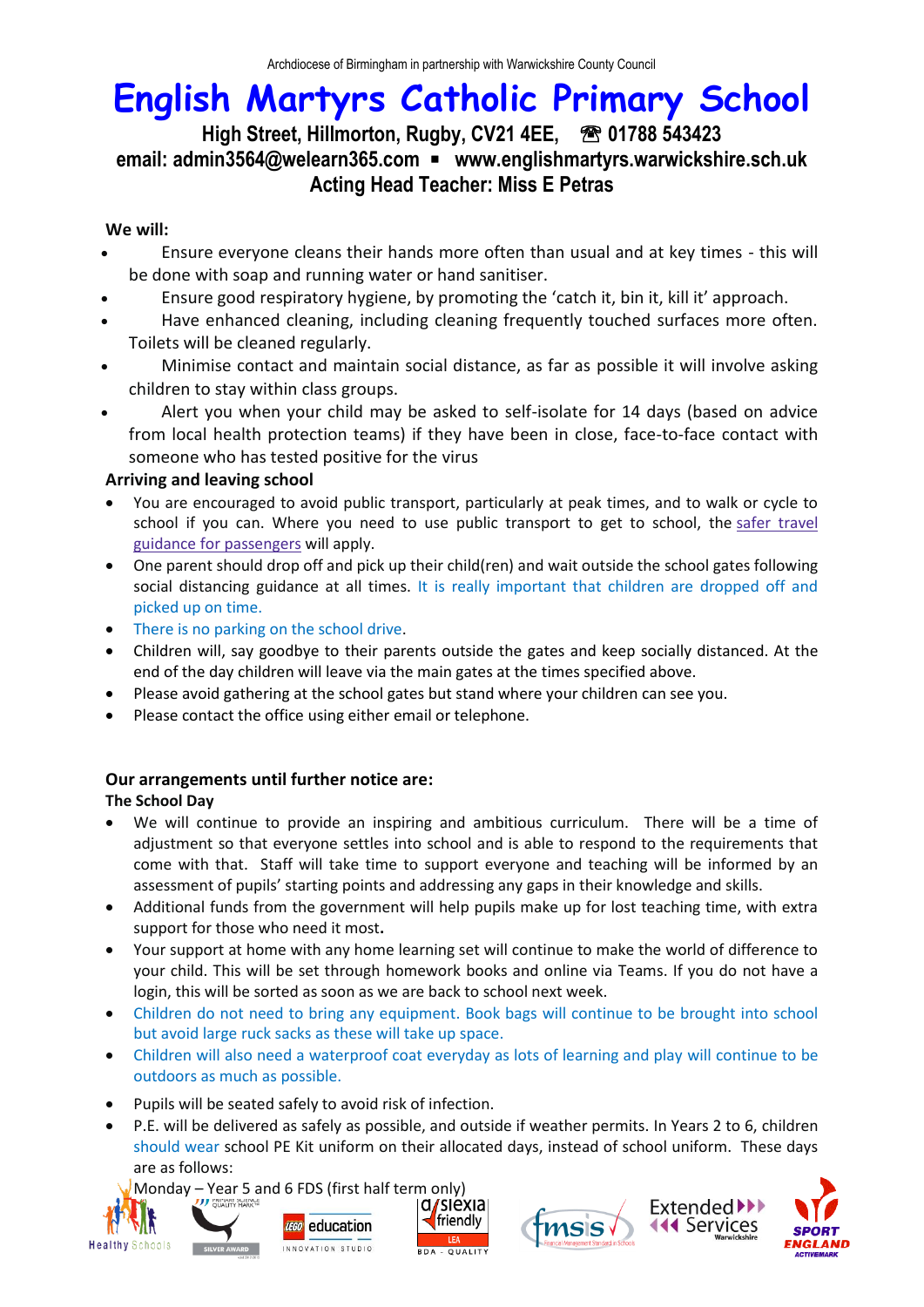**High Street, Hillmorton, Rugby, CV21 4EE, 01788 543423 email: admin3564@welearn365.com** ▪ **www.englishmartyrs.warwickshire.sch.uk Acting Head Teacher: Miss E Petras**

Tuesday – Year 4, Year 2, Year 5 Wednesday – Year 5, Year 6, Year 3 Thursday – Year 2 Friday – Year 4, Year 3 Please can your children's' hair be tied back on PE days. Any earrings should be taken out or covered by themselves.

- Assemblies will take place in classrooms, including celebration events.
- Playtimes and lunchtimes are staggered and the children will be with their class.
- Teachers have designated zones at the front to each room. They will not wear visors or masks unless we have notification from government then we will adapt our plans.

#### **Face Coverings and PPE**

- Currently, Public Health England does not recommend the use of face coverings in schools. They will not be required in our school as pupils and staff are mixing in consistent groups.
- PPE will only be used in a very small number of cases e.g. where an individual child becomes ill with coronavirus (COVID-19) symptoms while at school, and only then if a distance of 2 metres cannot be maintained.

### **Meals**

- Lunch times will be staggered
- Children are invited to bring their own healthy snack for break time.
- Our school kitchen will be fully open from September. Deli bags are available to order via the office. Children can also bring in a packed lunch. Those children on Free School Meals will get the option of a meal.

### **Before and After School**

- Parents have the option to access wraparound care (Before and After-School Clubs). Please be aware that children from a number of bubbles will be mixing in this provision. Contact for Before-School club: Denise 07876211946 and Marty's After-School club: Joy Baker 07900958414 / 07561131885
- We anticipate being able to offer some before and after-school activities. These will run alongside our wider protective measures and with recommended group sizes of no more than 15 children. We shall liaise with the external companies who run these clubs. Further details will be available in September.

#### **Teams Learning Platform**

Last term we introduced Teams for children to access their learning online and at home. This year we want ALL children to access their home learning using Teams. Homework and other communication will come through this platform and we will train children how to use this platform. It will be used if classes need to self- isolate over coming months. More details to follow.

### **In the event of an outbreak**

- Ensure that staff members and parents/carers understand that they will need to be ready and willing to engage with the NHS Test and Trace process
- Inform us immediately of the results of any Covid-19 tests taken (by email or phone)